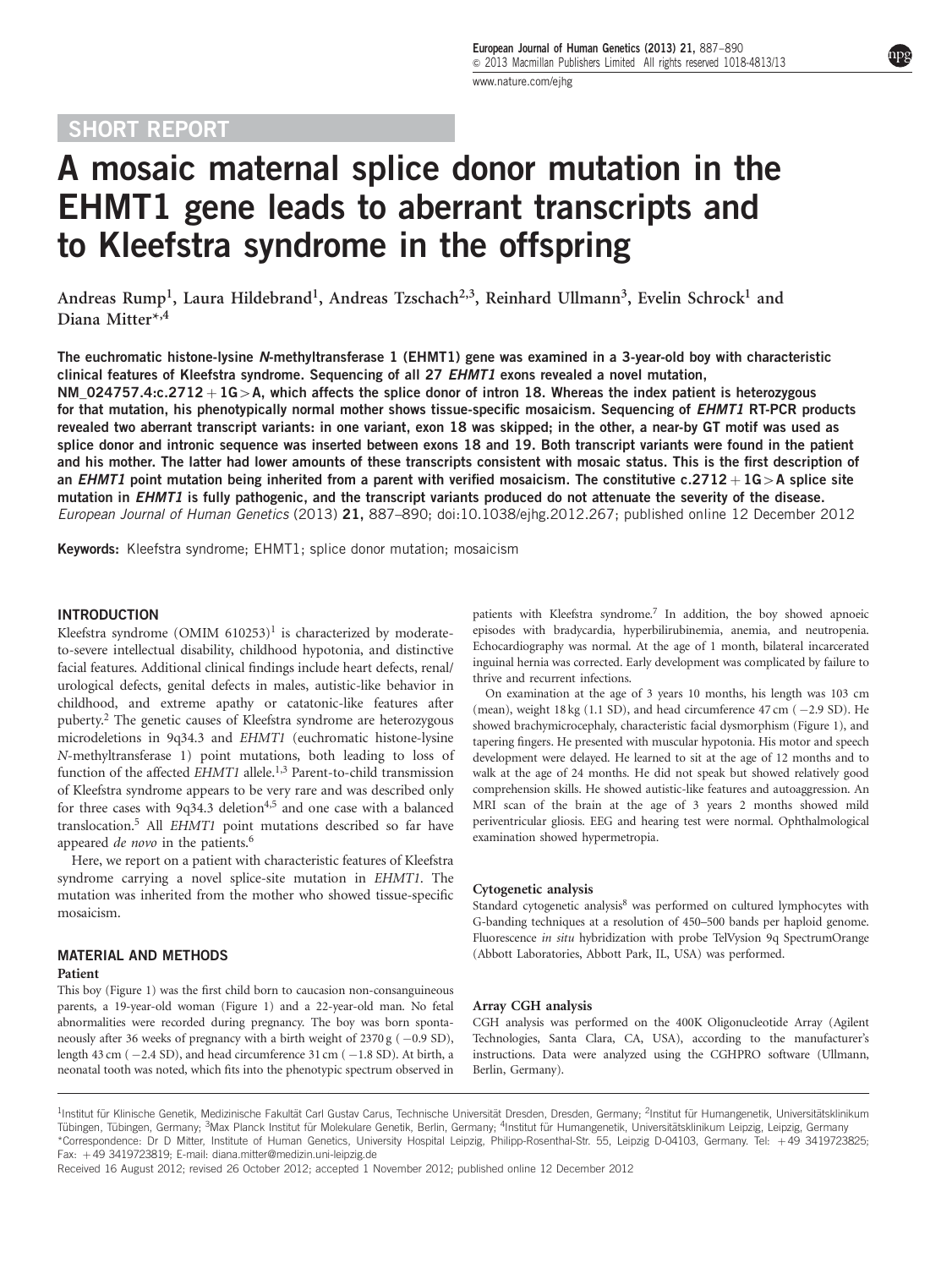<span id="page-1-0"></span>

Figure 1 Facial phenotype. (a) Patient at the age of 3 years 1 month, (b, c) at 3 years 10 months, and (d) at 4 years 4 months. Facial dysmorphism includes anteverted nares, thin upper lip, everted lower lip, large mouth, and flat mid face. (e) Hands show tapering fingers. (f, g) Mother of the patient at the age of 23 years with mild facial dysmorphism, including upslanting palpebral fissures, thin upper lip, and flat midface. The colour reproduction of this figure is available at the *European Journal of Human Genetics* online.

#### Mutation analysis on genomic level

Genomic DNA was derived from peripheral blood and oral mucosa. The 27 EHMT1 exons defined by RefSeq entry NM\_024757.4, and flanking intronic regions were PCRamplified and sequenced using the BigDye-terminator chemistry (Applied Biosystems Deutschland GmbH, Darmstadt, Germany).

#### Mutation analysis on cDNA level

Total RNA from short-term cultivated lymphocytes was isolated with PAXgene Blood RNA Kit (Qiagen, Hilden, Germany). Using the SuperScript VILO cDNA synthesis kit (Invitrogen, Darmstadt, Germany), 1 µg total RNA was transcribed to first-strand cDNA with random primers provided by the supplier. Amplification and sequencing of EHMT1 cDNA was conducted with primers specific for exons 15 (ex15F, CACCAGAATAAGCGCTCTC) and 20 (ex20R, GGCGTCTCTCCTTCCTTGTT). Obtained sequences were compared with reference sequence (UCSC, GRCh37/hg19 assembly).

#### RESULTS

#### Cytogenetic, molecular cytogenetic, and array CGH analysis

Conventional cytogenetic analysis of the patient revealed a normal male karyotype. Fluorescence in situ hybridization analysis showed normal signals. Array CGH analysis revealed no potentially pathogenic copy number variations.

#### Mutation analysis of EHMT1

Sequencing of the exon-targeted EHMT1-amplicons revealed a novel G-to-A transition  $(NM_024757.4: c.2712 + 1G > A)$  abolishing the invariable consensus GT splice donor of intron 18 ([Figure 2a](#page-2-0)) in the patient and his mother. Although the patient carries this mutation in a clearly heterozygous state, his mother shows mosaicism in peripheral blood [\(Figure 2b\)](#page-2-0). Within her oral mucosa, the mutation was below detection level. The father and the younger brother of the patient did not carry the mutation. To determine the effect of the  $c.2712 + 1G > A$  point mutation on splicing, total RNA of the patient and his parents was obtained from peripheral blood. A cDNA-portion of EMHT1, spanning exons 15–20, was amplified. Sequencing revealed three different transcripts [\(Figure 2c](#page-2-0)): besides the normal EHMT1 transcript produced by all family members ([Figure 2c\)](#page-2-0), mother and son uniquely express two additional aberrant transcripts. The first transcript results from the misapplication of a GTdinucleotide, which resides 4 bp upstream of the original splice donor ([Figure 2a](#page-2-0)). As a consequence, the resulting transcript contains four additional nucleotides between exons 18 and 19. The second aberrant transcript is the result of exon skipping of exon 18. This transcript produces a PCR-product that is 105 bp shorter than the amplicon from normal cDNA (data not shown). According to Bioanalyzer quantification, the exon 17/19 fusion represented 13.6% of the total PCR product obtained from the patient's cDNA and 10.1% of the total PCR product obtained from the maternal cDNA. To separate the 'exon  $18 + 4$  bp'-PCR-product, we sequenced the RT-PCR product mixture and compared the peak heights of the 'exon  $18 + 4$  bp'-PCRproduct with the peaks that are attributed to the normal transcript. In the patient, the aberrant 'exon  $18 + 4$  bp'-PCR product constitutes approximately 20% of the total RT-PCR product, in the mother roughly 10%.

#### **DISCUSSION**

We report on a patient with Kleefstra syndrome and a novel EHMT1 splice-site mutation. The c.2712 +  $1G>A$  mutation has at least two different consequences at mRNA level. We detected two different splice variants. One variant contains 4 bp of intronic sequence and is very likely to create a non-functional truncated EHMT1 protein. The other variant is more interesting: as skipping of exon 18 does not disrupt the reading frame, the resulting mRNA theoretically has the potential to produce a near-full length EHMT1 protein with just 35 amino acids missing (p.(Asp870\_Asn904del)). This protein variant would lack ANK5, the fifth of eight consecutive ankyrin repeats in EHMT1.[9](#page-3-0) Given the fact that the patient displays the characteristic clinical features of Kleefstra syndrome, we have to conclude that the near-full length EHMT1 protein variant, if produced at all, is either not stable in the cells or not capable to attenuate pathogenicity.

The detection of mosaicism for a loss-of-function mutation in EHMT1 in the healthy mother indicates that Kleefstra syndrome is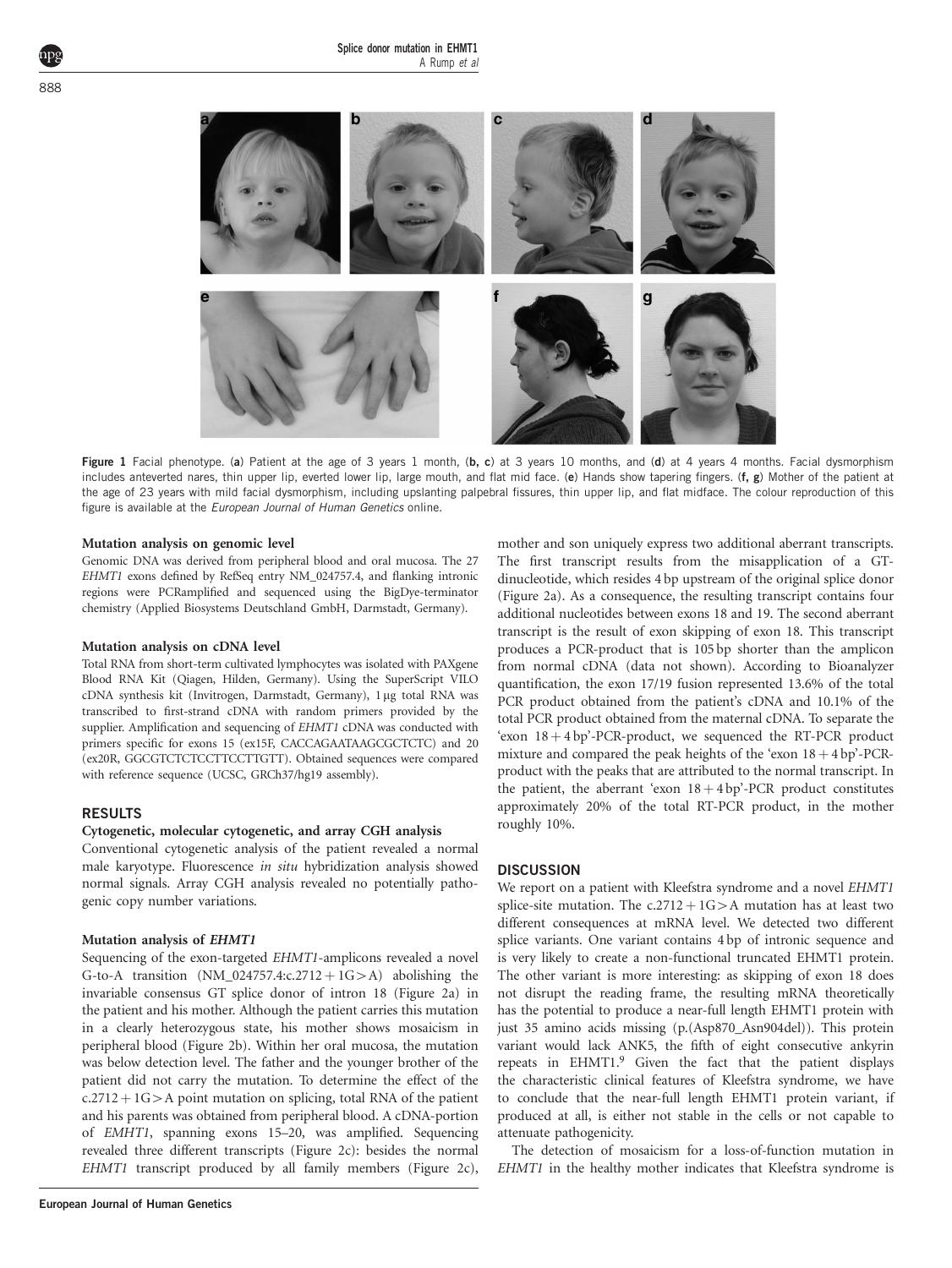<span id="page-2-0"></span>

Figure 2 (a) Genomic position, (b) familial segregation and (c) transcriptional consequences of the EHMT1 mutation c.2712 + 1G > A. The red ellipse circles the mutation site in the UCSC genome browser (hg19 assembly); the red box frames the GT-dinucleotide used as splice-donor surrogate in the mutated EHMT1 allele. The affected son is heterozygous (b, row 1), his mother shows mosaicism in peripheral blood (b, row 2) and lacks the mutation in her oral mucosa. Both express two different types of aberrant transcripts (c) in different amounts (c, rows 2 and 3), whereas the unaffected father (b, row 4) only expresses the normal transcript (c, row 1). The colour reproduction of this figure is available at the *European Journal of Human Genetics* online.

 $19$ 

not created unless a high degree of mosaicism is reached and/or certain tissues are affected. This is in line with observations made for a mosaic carrier of the 9q34.3 deletion, where 80% of the cells in a buccal swab sample carried a partial deletion of the EHMT1 gene.<sup>4</sup> As the clinical features of Kleefstra syndrome involve tissues developing from different germ layers, a non-inherited (i.e. post-zygotic) Kleefstra syndrome causing mutation probably needs to occur in the very early stages of development in a cell that contributes to both germline and somatic tissues. Unfortunately, there is no way to infer the degree of germline mosaicism from the extent of somatic mosaicism within an individual. But as shown recently for two siblings with Pitt–Hopkins syndrome, $10$  a high degree of somatic mosaicism in a carrier bears the risk of familial recurrence in the offspring. Therefore, parents of a child with Kleefstra syndrome should always be checked for mosaicism for the respective mutation. In cases, where parental mosaicism is observed, the increased risk of familial recurrence has to be addressed within the genetic counseling of those families.

c.2712+1A / 50%

#### CONFLICT OF INTEREST

The authors declare no conflict of interest.

20%

#### ACKNOWLEDGEMENTS

We thank the patient and his family for their cooperation and the cooperating physicians for referral of the patient, especially Lothar Bergmann (Universitätskinderklinik Leipzig). We thank Professor Eberhard Passarge and the Executive Board of the University of Leipzig Hospitals and Clinics for continuous support. Array CGH analysis was performed at the Max-Planck-Institute of Molecular Genetics Berlin, member of the 'German Mental Retardation Network' (MRNET), funded by the German Federal Ministry of Education and Research (BMBF) as part of the National Genome Research Network (NGFNplus/<www.ngfn.de/englisch/15.htm>, project reference numbers 01GS08164, 01GS08167).

del 35 AA

<sup>1</sup> Kleefstra T, Smidt M, Banning MJ et al: Disruption of the gene euchromatin histone methyl transferase1 (Eu-HMTase1) is associated with the 9q34 subtelomeric deletion syndrome. J Med Genet 2005; 42: 299–306.